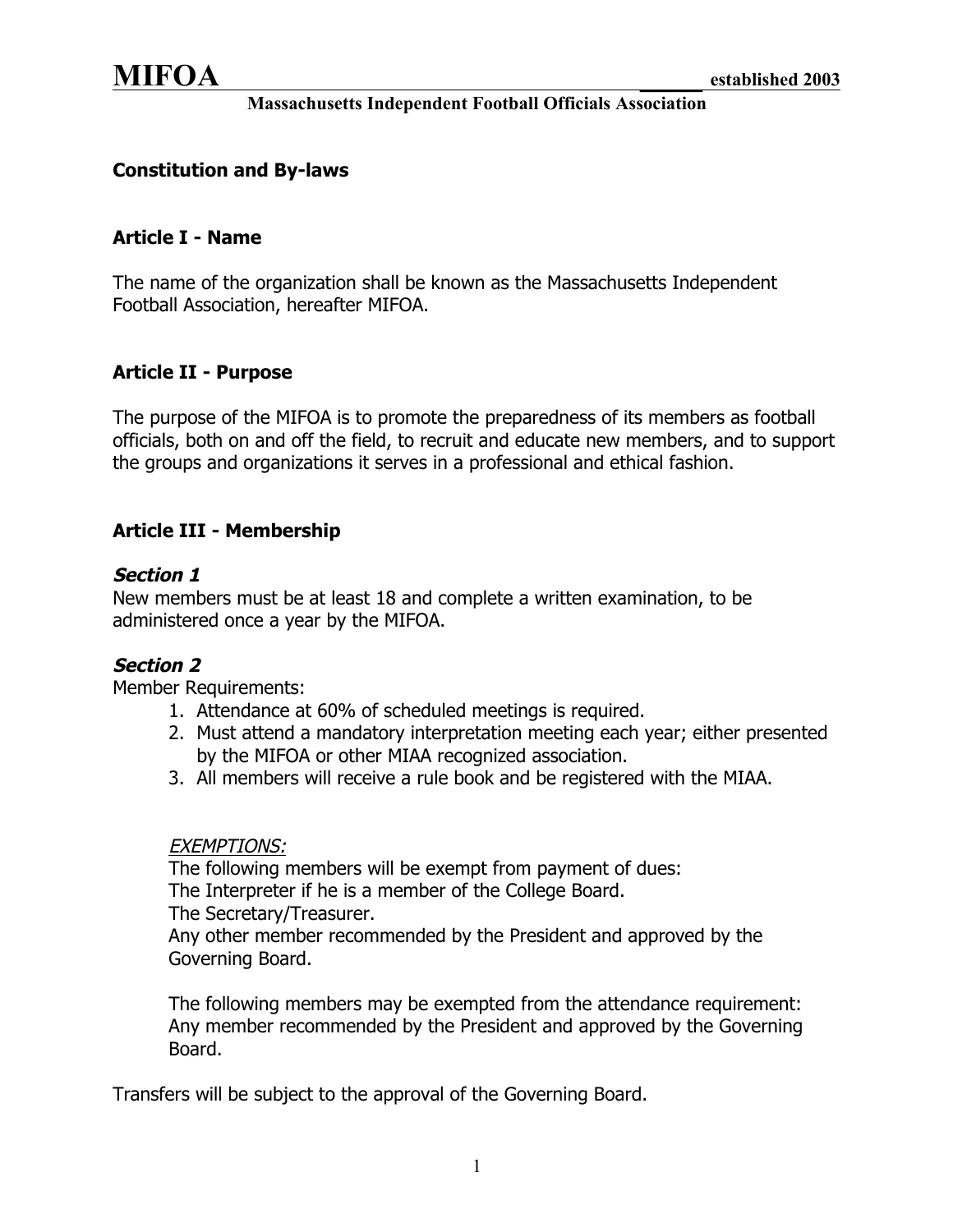

## **Section 3**

Members not in good standing:

Any member who has not paid their dues by the Mandatory Meeting of the current year will loose their good standing and will be subject the following fine schedule to retain their membership: 1- 30 days late, 1/3 the current dues. 31- 60 days late 2/3 the current dues. 61 or more days late 3/3 the current dues.

Any member who does not meet the attendance requirement or has not submitted a letter to the Executive Board explaining their lack of attendance will loose their good standing and will be subject to a fine of one year's dues to retain their membership. Letters are subject to review and acceptance by the Executive Board.

### **Section 4**

Members requiring a sabbatical year due to illness, injury, work or are unable to work may do so by notifying the Secretary in writing and paying one half the current dues. This option is only available for one season.

## **Article IV – Governing Board**

### **Section 1**

The Governing Board shall consist of the following:

President, Vice President, Secretary/Treasurer, Interpreter, Parliamentarian and 2 Directors.

### **Section 2**

Duties of the Governing Board:

President—Shall preside at all meetings and oversee the preparation of an agenda for each meeting as well as the year's schedule. Shall administer and be responsible for the overall management of the MIFOA. The outgoing President shall automatically become a Director upon completion of his term.

Vice President—Shall replace the President in his absence and replace him permanently if he is unable to fulfill his term. Shall perform any duties assigned by the President. The Vice President shall automatically become President upon completion of his term.

Secretary/Treasurer—Shall record minutes of each meeting and make available to membership. Be responsible for all correspondence to members and others, responsible for overseeing the maintenance and content of www.mifoa.org. Shall be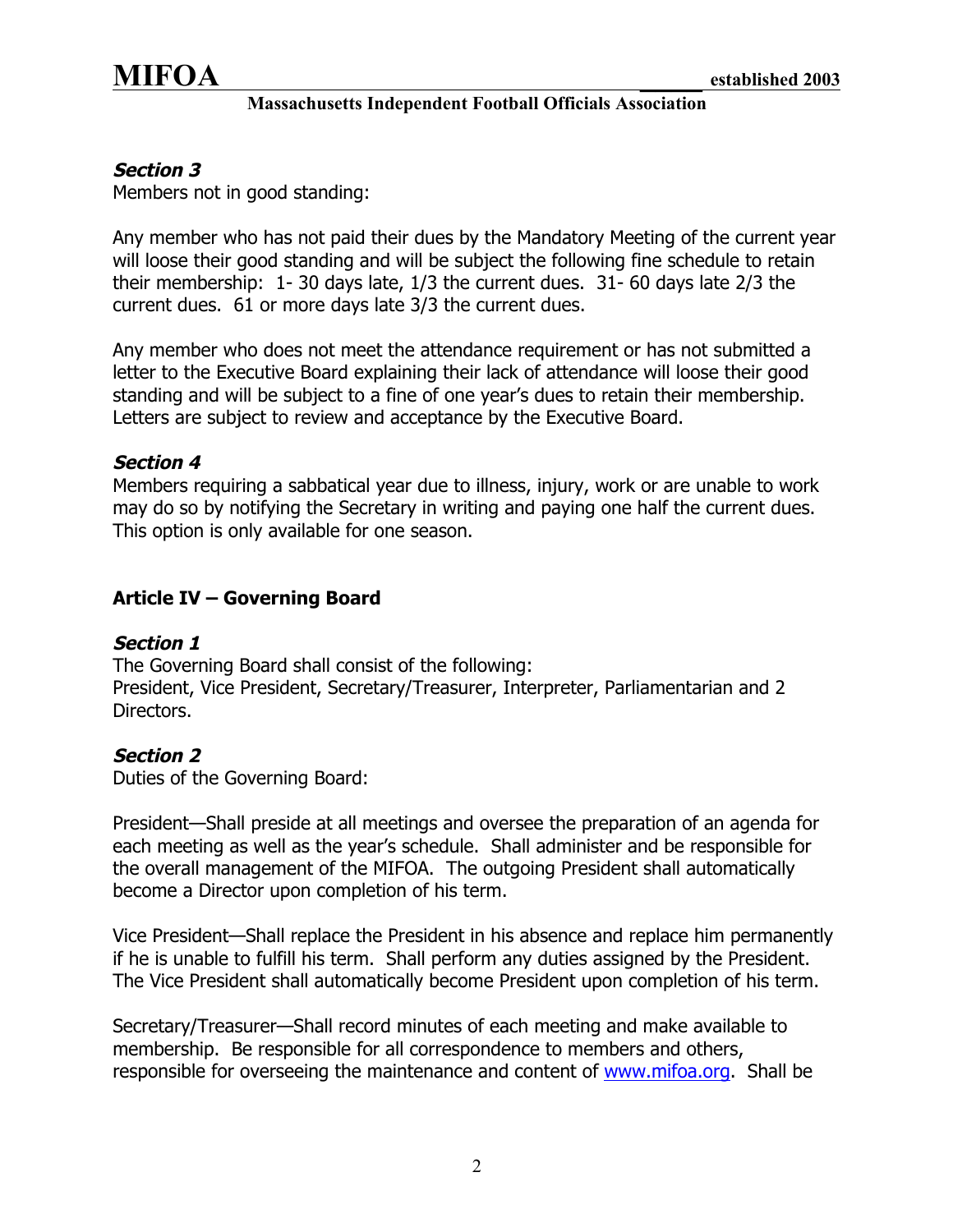responsible for the collection of all dues and all disbursements to cover all expenses then MIFOA may incur.

Interpreter—Shall interpret all rules within the guidelines of the NCAA rulebook as well as the MIAA modifications.

Parliamentarian—Shall assist the President in the application of the by-laws and constitution of the MIFOA. Shall also assist the Secretary/Treasurer in any duties he may request help with. The Parliamentarian shall be the facilitator of a Nomination Committee in years when elections are held.

Director—Shall assist the President with any special projects or as requested. Position is reserved for the last two Presidents upon completion of their term as President. Shall be an ambassador for the sport and representing this Board.

# **Section 3**

Election of the Governing Board shall be at the last scheduled meeting bi-annually for a term of two years. Nominations will be heard from the floor and/or from the nominating committee. Elections are currently scheduled for even numbered years.

## **Section 4**

In the event a member of the Executive Board except the President is not able to complete their elected term or no longer available to perform their duties. The Executive Board will appoint a replacement to complete the term if necessary or the position may remain vacant until the next election. If the President is not able to complete the term or is no longer available to perform the duties of office, the Vice President will automatically become President.

### **Section 5**

In the event that the Interpreter or Secretary/Treasurer are elected as Vice-President, the Executive Board will appoint an Assistant to assist in any way needed. The Assistant shall retain voting privileges on the Executive Board for the officer that is being assisted.

# **Article V – Dues & Stipends**

Dues will be established each year by the Governing Board to defray the costs incurred by the MIFOA. The current dues will be set by the Governing Board.

A stipend will be established each year by the Governing Board for the efforts of the Secretary-Treasurer. The amount of the stipend will be set by the Governing Board.